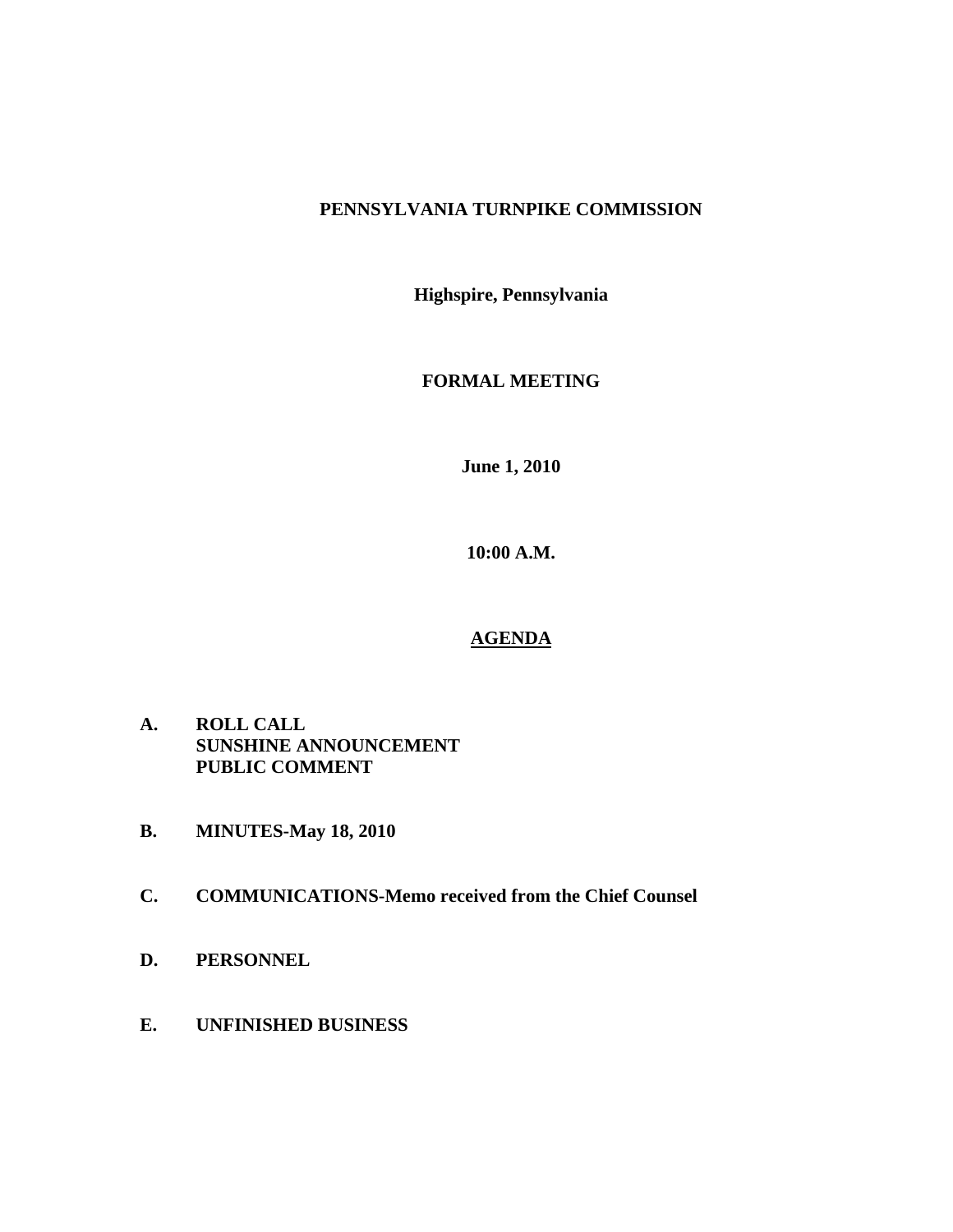#### **F. NEW BUSINESS**

- **1. Adopt the Resolution ratifying the reinvestments, liquidations and purchases of securities with available cash, as described in the memo from the Assistant Chief Financial Officer dated May 21, 2010.**
- **2. Approve the negotiation and execution of the Agreements and an Amendment for the items listed in memos "a" through "c":** 
	- **a. Agreements with Cecil Township Police (on behalf of Washington County SWAT team) and the Pittsburgh Police Department (on behalf of the National Tactical Officers Association) to use vacant homes, acquired during the construction of the Southern Beltway, for police training exercises;**
	- **b. Amendment to our agreement with Talson Solutions LLC for construction auditing services; to exercise our third and final option to renew the agreement for an additional year; at an additional cost of \$100,000.00;**
	- **c. Agreement with Willow Mill Development, LLC. to grant them temporary access easement across Commission owned property near the Willow Grove Interchange for their construction of a new Sonic Restaurant on property adjacent to the Interchange.**
- **3. Approve the Right-of-Way Requests for the items listed in memos "a" through "g":** 
	- **a. Authorize the settlement of Right-of-Way #1A053-B and #1A053-B-01, partial take parcels, necessary for the total reconstruction project from MP 67.00 to MP 75.00, by issuing settlement payment in the total amount of \$74,290.00, payable to Hollinshead, Mendelson, Bresnahan & Nixon, P.C., Escrow Agent; authorize the appropriate Commission officials to execute the settlement documents; authorize the payment of additional statutory damages as calculated by the Legal Department and approved by the Chief Executive Officer, and payment of the settlement amount to the property owners is contingent upon the delivery of a full and final release by each, as reviewed and approved by the Legal Department;**
	- **b. Adopt the proposed Property Acquisition Resolution for Right-of-Way #1031- R09, a partial take parcel, necessary for the Somerset Interchange Five Legged Intersection project; authorize payment of Estimated Just Compensation in the amount of \$125,000.00, payable to Hollinshead, Mendelson, Bresnahan & Nixon, P.C., Escrow Agent; and authorize payment of statutory damages and costs as calculated by the Legal Department and approved by the Chief Executive Officer;**
	- **c. Authorize the acquisition of Right-of-Way #17946, a total take parcel, necessary for construction of the Southern Beltway, by issuing payment in the amount of \$215,727.74, payable to Urban Settlement Company, Escrow Agent, representing fair market value, prorated taxes and recording fees; authorize**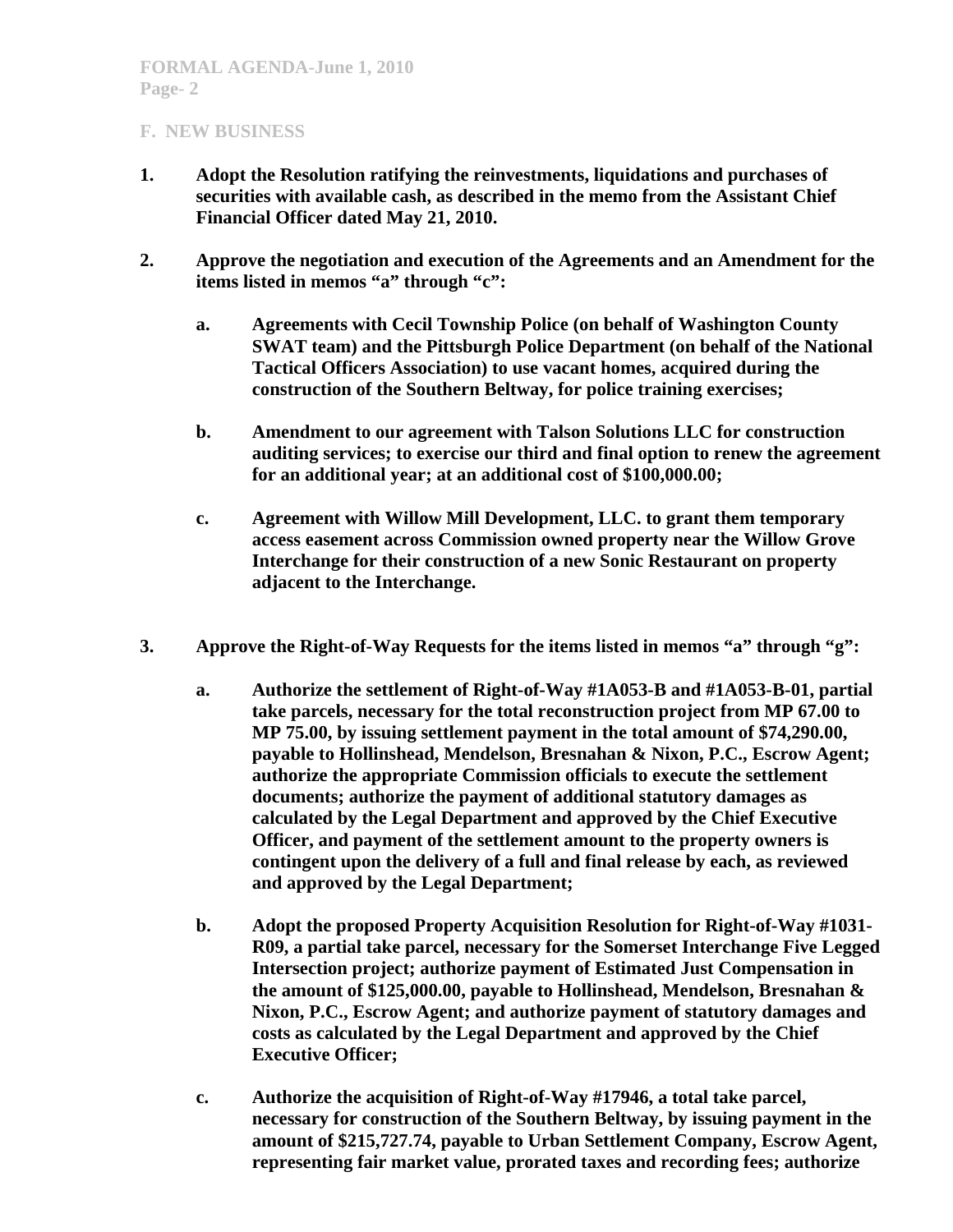#### **F. NEW BUSINESS**

**the appropriate Commission officials to execute the agreement of sale, authorize the payment of additional statutory damages as calculated by the Legal Department and approved by the Chief Executive Officer, and payment of the fair market value to the property owner is contingent upon the delivery of a deed prepared by the Legal Department;** 

- **d. Authorize the acquisition of Right-of-Way #17751, a total take parcel, necessary for construction of the Southern Beltway, by issuing payment in the amount of \$156,985.02, payable to Urban Settlement Company, Escrow Agent, representing fair market value, prorated taxes, recording fees and housing supplement; authorize the appropriate Commission officials to execute the agreement of sale, authorize the payment of additional statutory damages as calculated by the Legal Department and approved by the Chief Executive Officer, and payment of the fair market value to the property owners is contingent upon the delivery of a deed prepared by the Legal Department;**
- **e. Authorize the acquisition of Right-of-Way #17529, a total take parcel, necessary for construction of the Southern Beltway, by issuing payment in the amount of \$210,999.94, payable to Urban Settlement Company, Escrow Agent, representing fair market value, prorated taxes, recording fees and closing costs; authorize the appropriate Commission officials to execute the agreement of sale, authorize the payment of additional statutory damages as calculated by the Legal Department and approved by the Chief Executive Officer, and payment of the fair market value to the property owner is contingent upon the delivery of a deed prepared by the Legal Department;**
- **f. Authorize the acquisition of Right-of-Way #17914, a total take parcel, necessary for construction of the Southern Beltway, by issuing payment in the amount of \$260,715.77, payable to Urban Settlement Company, Escrow Agent, representing fair market value, prorated taxes, recording fees and housing supplement; authorize the appropriate Commission officials to execute the agreement of sale, authorize the payment of additional statutory damages as calculated by the Legal Department and approved by the Chief Executive Officer, and payment of the fair market value to the property owners is contingent upon the delivery of a deed prepared by the Legal Department;**
- **g. Authorize the payment of all relocation costs and fees (including, but not limited to, utility connection fees, Township engineering fees, building permits, grading permits, occupancy permits, etc.) necessary for the relocation of the Plymouth Meeting Maintenance Facility; and authorize the appropriate Commission officials to execute the necessary documents.**
- **4. Approve the vendor selection recommendation from the Procurement Technical Review Committee and authorize the negotiation and execution of a contract for an authorized service provider for MP 333.30-359.10 and MP A20.00-A30.00 to Rob's Automotive & Collision Center, Inc.**